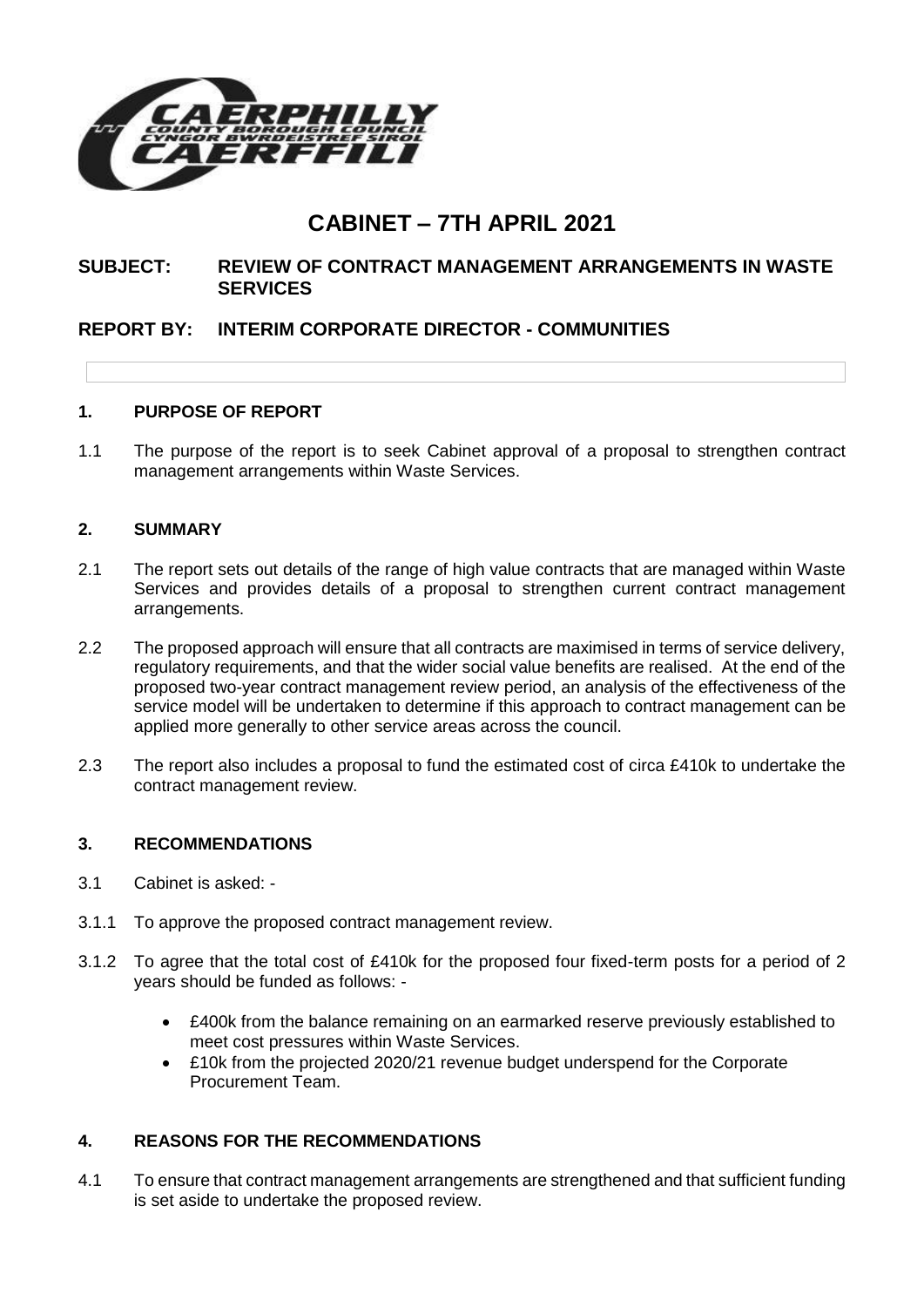## **5. THE REPORT**

- 5.1 There are a significant number of high value contracts within Waste Services as detailed in Appendix 1.
- 5.2 Each contract has its own terms and conditions which determine the contract management processes. These processes are currently developed, implemented, and managed by Officers in Waste Services and the Corporate Procurement Team. This work includes regular contract management meetings and monitoring of relevant Key Performance Indicators (KPI's) as set out within the terms and conditions of contract. A selection of key performance management information is regularly reported to Welsh Government to ensure statutory performance targets can be monitored. This is currently collated manually.
- 5.3 Given the high value of the contracts within Waste Services it is considered prudent to undertake a review of contract management arrangements and the collation of data. This will ensure that contract terms are delivered, which will result in performance targets being met and contracts delivering against value for money objectives.
- 5.4 Key targets for recycling have been achieved in previous years but during 2019/20 there was a drop off in performance due to supply chain issues and problems experienced with an end destination recycling processor who was sub-contracted to one of the Authority's main recycling contractors. Key targets for recycling for future years are currently set at 64%, then rising to 70% in 2024/25. Furthermore, there is a drive towards achieving zero waste by 2050.
- 5.5 Performance in 2019/20 dropped to 62.51% from 65.08% in 2018/19 due to the supply chain issues mentioned above and some decline in participation levels by residents. In order to achieve the 70% target for 2024/25 there will need to be changes in approach to the service provision, and robust contract management and data collection to assist in achieving this challenging target.
- 5.6 It is proposed that a critical friend should be identified from another public body to review our processes alongside what works well elsewhere. This may need to be outside of Wales and the critical friend will be chosen based on evidenced good practice in the delivery of Waste Services.
- 5.7 It is also proposed that additional fixed-term staffing capacity should be agreed to strengthen contract management arrangements and data collection within Waste Services. This additional capacity will allow for training on contract management, awareness raising of existing terms and conditions, identification of key data requirements, the automation of processes where possible and the identification of any issues with suppliers and appropriate resolution.
- 5.8 To undertake the proposed review the following additional staff will be required: -

| <b>Post</b>                                            | <b>Annual</b><br><b>Cost</b><br>(E) |
|--------------------------------------------------------|-------------------------------------|
| 1 x Procurement Policy & Training Officer (Hay Band D) | 71,825                              |
| 1 x Principal Procurement Officer (Grade 10)           | 50,945                              |
| 2 x Data Analytics Officers (Grade 8)                  | 82,126                              |
| TOTAL: -                                               | 204,896                             |

- 5.9 It is proposed that these posts should be recruited to on a fixed-term basis for a period of 2 years at a total cost of circa £410k. It is recommended that this should be funded as follows: -
	- £400k from the balance remaining on an earmarked reserve previously established to meet cost pressures within Waste Services.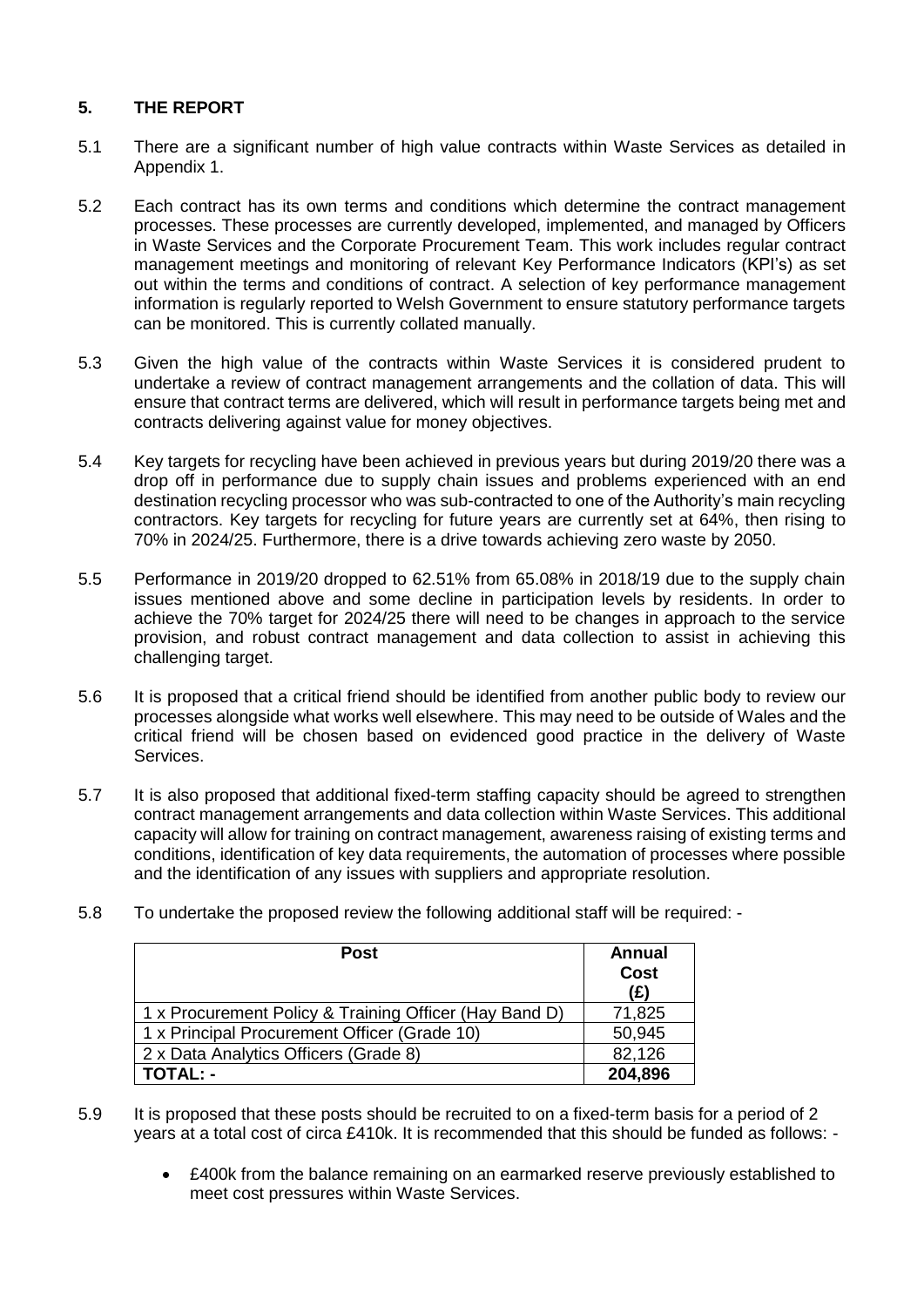- £10k from the projected 2020/21 revenue budget underspend for the Corporate Procurement Team.
- 5.10 The appointment of a Procurement Policy & Training Officer will allow for training and development of critical policy on procurement into key contract areas such as Waste Services. The postholder will also be responsible for ensuring that the Principal Procurement Officer works on specific contracts with relevant Contract Mangers to provide training, knowledge, and support to operate contracts effectively and in line with the agreed terms and conditions.
- 5.11 Due to the proposed changes in Wales public procurement legislation there will be a requirement to completely retrain the Authority on procurement policy and the Procurement Policy & Training Officer will also play a key role in the delivery of this training across other service areas.
- 5.12 The Data Analytics Officers will interrogate the large volume of data within Waste Services to allow contract management to be more robust and to provide a strong evidence base to monitor supplier performance against contractual terms. This will allow both the Authority and external monitoring bodies to have confidence in the outcomes from public waste contracts in operation within the council. Once established, these roles can also provide support for other critical contracts within the council.
- 5.13 It is proposed that the contract management function will remain within Waste Services but with strengthened support and management from the Corporate Procurement Team. This will allow for local knowledge of waste and its function to remain with the "expert" group but with training and contractual support from the Procurement Team. This dedicated procurement resource will be on hand to develop terms and become a category specialist developing markets with the expert group (Waste Services).

## **Conclusion**

- 5.14 The report sets out details of the range of high value contracts that are managed within Waste Services and provides details of a proposal to strengthen current contract management arrangements.
- 5.15 It is proposed that four fixed-term posts be established for a period of 2 years at a total cost of £410k to undertake the review of contract management within Waste Services and to apply the learning to other critical contracts across the council.

# **6. ASSUMPTIONS**

6.1 There are no assumptions made within this report.

# **7. SUMMARY OF INTEGRATED IMPACT ASSESSMENT**

- 7.1 As work on the proposals contained in this report commenced prior to the introduction of the Integrated Impact Assessment, an Equalities Impact Assessment screening was completed at the outset. No potential for unlawful discrimination and/or low level or minor negative impact was identified, therefore, a full EIA was not carried out.
- 7.2 Integrated Impact Assessments will be completed moving forward for any significant changes arising from the proposed contract management review.

# **8. FINANCIAL IMPLICATIONS**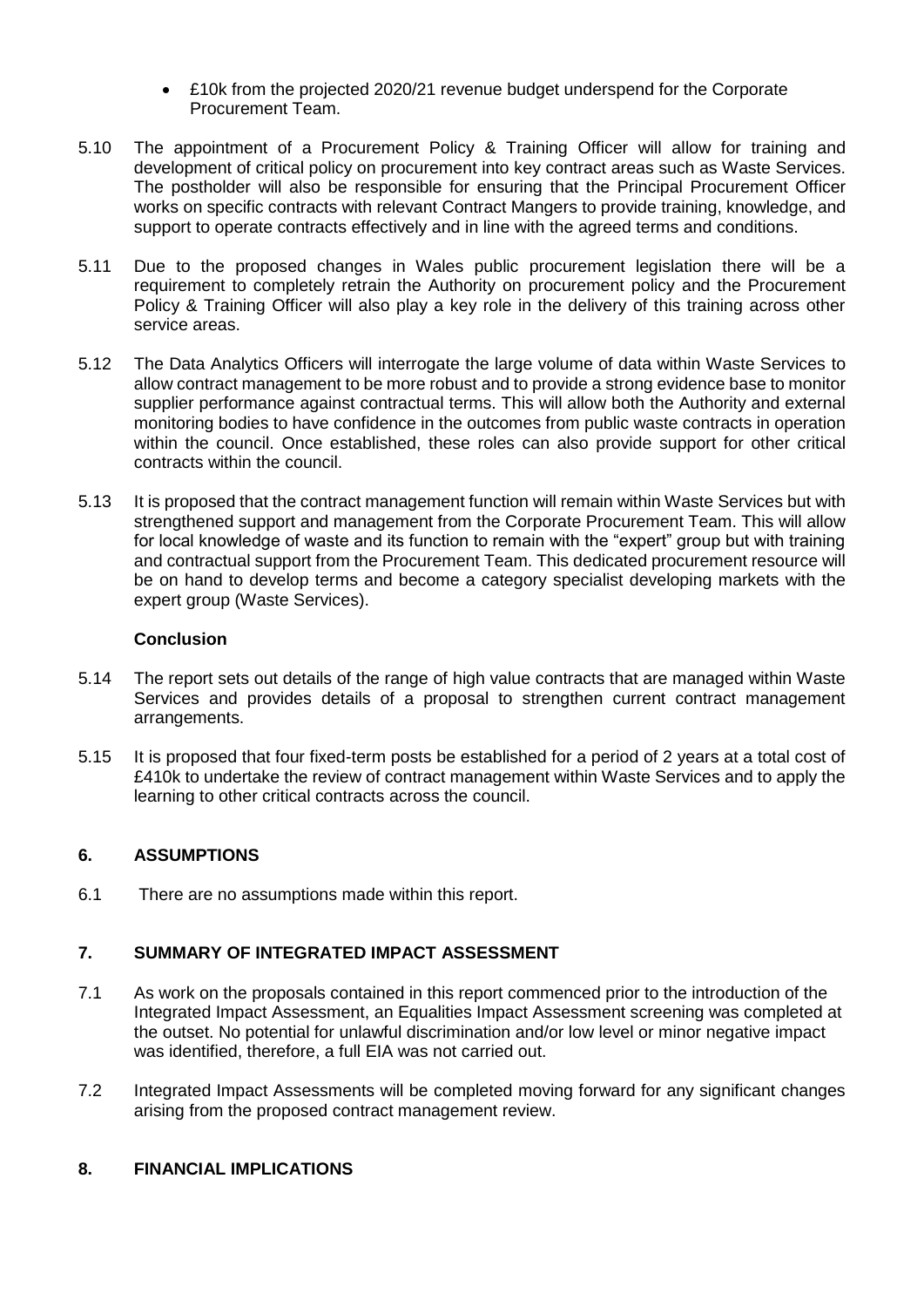- 8.1 The total cost of the proposed four fixed-term posts for a period of 2 years is circa £410k. It is recommended that this should be funded as follows: -
	- £400k from the balance remaining on an earmarked reserve previously established to meet cost pressures within Waste Services.
	- £10k from the projected 2020/21 revenue budget underspend for the Corporate Procurement Team.

### **9. PERSONNEL IMPLICATIONS**

9.1 This report proposes that four new fixed-term posts should be established for a period of 2 years to undertake the review of contract management within Waste Services. This will strengthen existing arrangements and the learning can then be extended to other critical contracts across the council to develop a sustainable method of data collection and reporting.

#### **10. CONSULTATIONS**

- 10.1 The proposals in this report were considered by the Environment and Sustainability Scrutiny Committee at its meeting on the 23<sup>rd</sup> March 2021. Members commented on the process to engage a critical friend to review contract management alongside good practice and were advised that within local government there have been long established peer review arrangements with the Welsh Local Government Association (WLGA) sometimes facilitating this through the maintenance of a database to identify suitable individuals to undertake such reviews.
- 10.2 The Scrutiny Committee highlighted that there are high value waste recycling contracts worth millions of pounds let for 15 years and sought further assurance and clarity on how we ensure value for money and competitiveness and where is the incentive to perform. Reference was also made to the 2019/20 drop off in recycling performance and it was asked if this would be addressed by the proposals in the report.
- 10.3 The Scrutiny Committee was assured that contracts are subject to an open and transparent procurement process. The reason for the length of some of these contracts is that there are requirements for providers to invest significant amounts to develop facilities for example Prosiect Gwyrdd, or Anaerobic facilities, so that is why there are longer-term contracts. There are key performance indicators built into the contracts that have to be achieved. Officers explained that the 2019/20 drop off in recycling performance related to one specific waste stream picked up by NRW. The Council dealt with its waste with the main contractor who subsequently dealt with a sub-contractor where problems were being experienced. The purpose of the proposed data analytical officers is to look at all the data and ensure that all the key performance indicators are monitored and ensure compliance. It was confirmed that there are penalties attached to the targets for non-compliance and Welsh Government can impose fines upon the Council, which we may be able to pass on to contractors depending on contract terms and conditions.
- 10.4 Members asked if uplifts in costs on long-term contracts are comparable to a shorter-term contract and were advised that longer-term contracts would include indices set out in the terms and conditions of contracts. There are more risks for businesses with short- term contracts and they are less attractive, so they don't generally offer better value for money for the Council.
- 10.5 Clarity was sought on the amount to be paid to the additional staff and if they were for top of scale and it was queried whether the Procurement Policy & Training Officer post could be combined with the Principal Procurement Officer post. Members were advised that the costs are not actual salaries and include the respective on-costs. It was also clarified that the